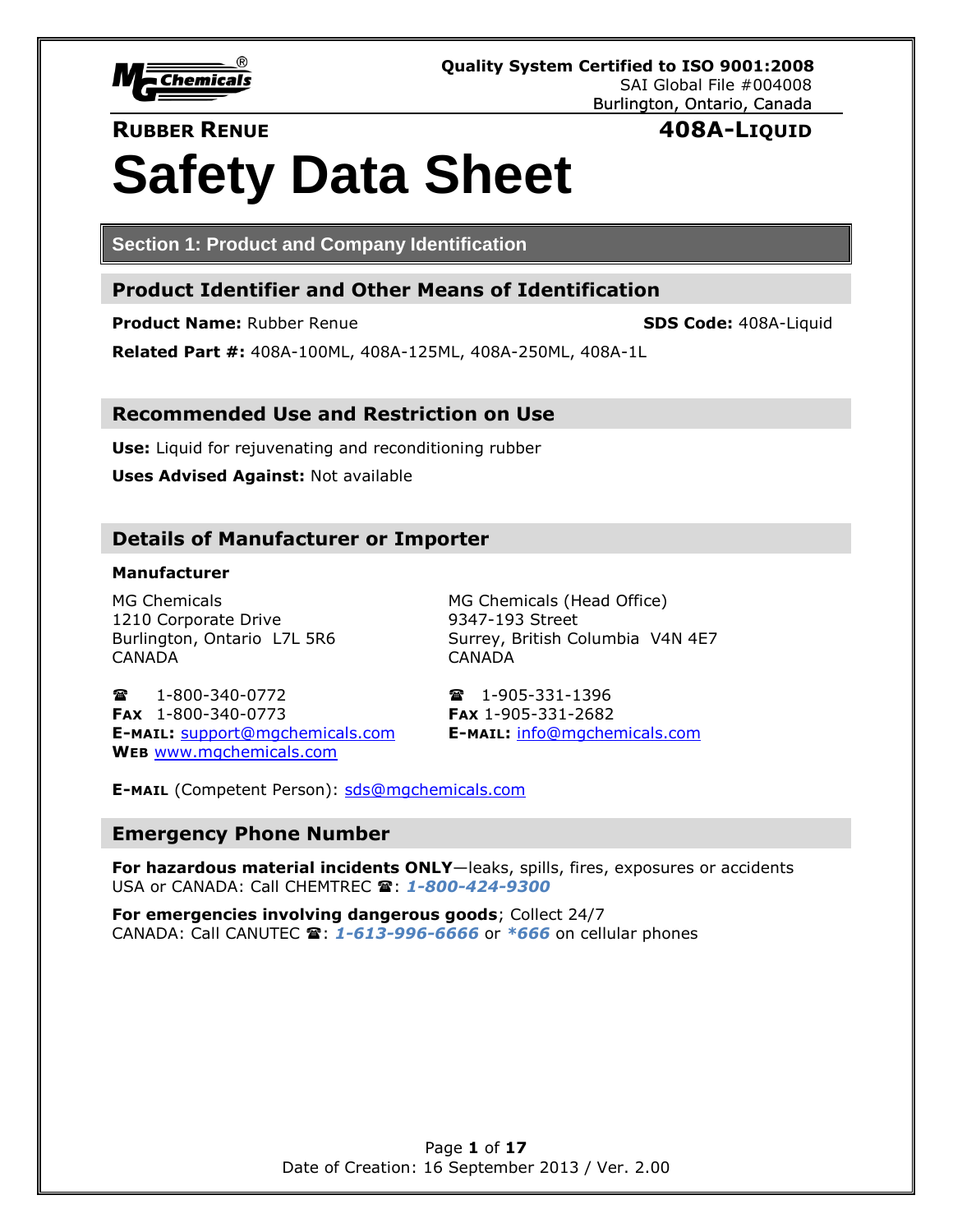

# **RUBBER RENUE 408A-LIQUID**

**Section 2: Hazards Identification**

# **Classification of Hazardous Chemical**

**WHMIS Classification**



B2 – Flammable Liquid; D2A – Very Toxic Material (Possible carcinogen IARC: 2B); D2B – Toxic Material (Skin/eye irritation)

# **GHS Categories**

| <b>Criteria</b>             |                  | Category                 | <b>Signal</b><br>Word | <b>Pictograms</b> |
|-----------------------------|------------------|--------------------------|-----------------------|-------------------|
| <b>Aspiration Hazard</b>    |                  |                          | Danger                |                   |
| Carcinogenicity             |                  | $\overline{2}$           | Warning               |                   |
|                             |                  |                          |                       |                   |
| Eye irritation              |                  | $\overline{\phantom{a}}$ | Warning               |                   |
| Skin Irritation             |                  | 2                        | Warning               |                   |
|                             |                  |                          |                       |                   |
| Flammable liquid            |                  | 3                        | Warning               |                   |
|                             |                  |                          |                       |                   |
|                             |                  |                          |                       |                   |
| <b>Environmental Hazard</b> | Acute Aqua. Tox. | $\overline{\phantom{a}}$ |                       | No Symbol         |
|                             |                  |                          |                       | mandated          |
|                             |                  |                          |                       |                   |

# **Other Classifications**







*Approximate HMIS and NFPA Risk Ratings Legend*: 0 (Low or none); 1 (Slight); 2 (Moderate); 3 (Serious); 4 (Severe)

*Continued on the next page*

Page **2** of **17** Date of Creation: 16 September 2013 / Ver. 2.00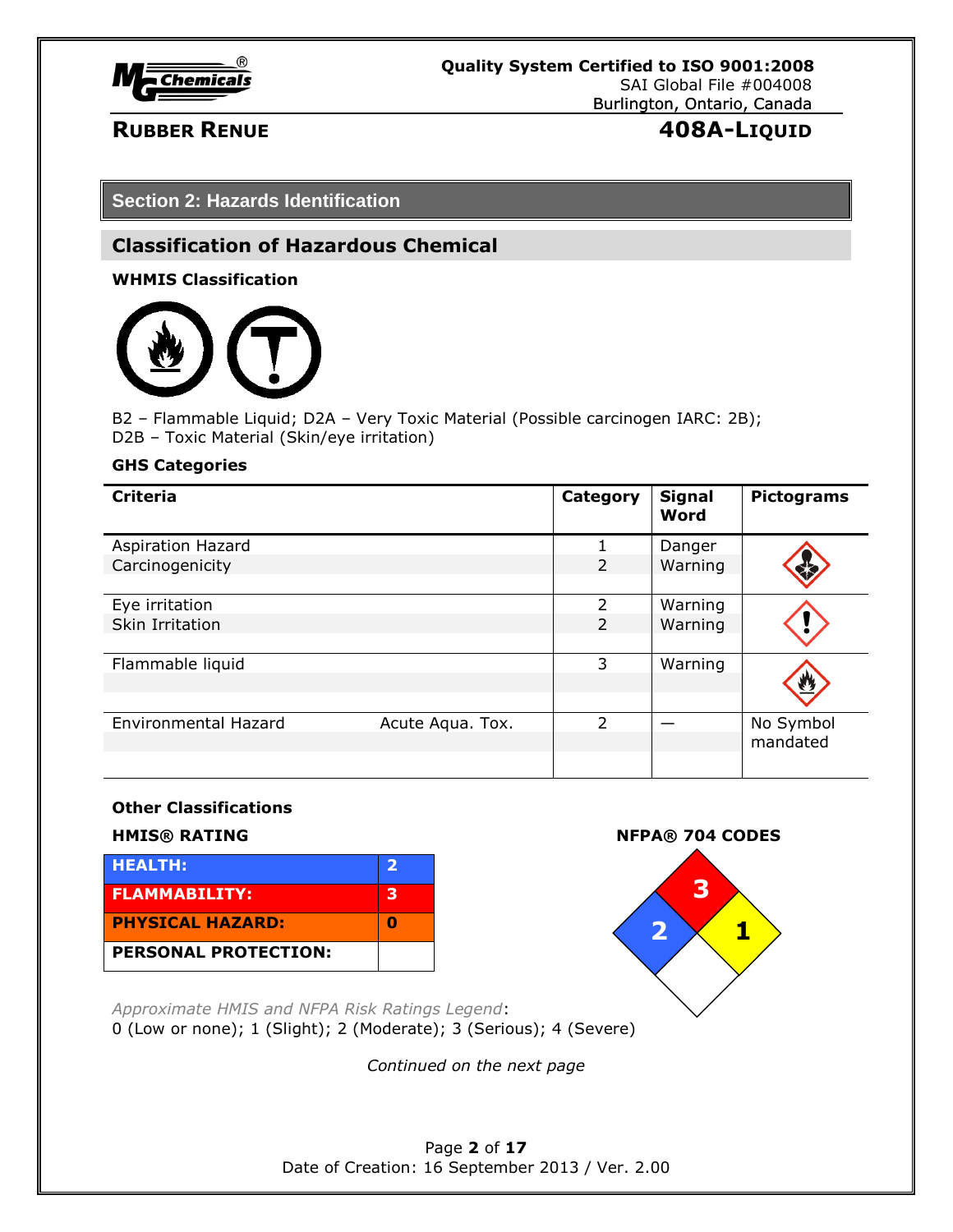

| <b>Signal Word</b>    | <b>DANGER</b>                                                                                                                                                                |
|-----------------------|------------------------------------------------------------------------------------------------------------------------------------------------------------------------------|
| <b>Pictograms</b>     | <b>Hazard Statements</b>                                                                                                                                                     |
|                       | H304: May be fatal if swallowed and enters airways                                                                                                                           |
|                       | H351: Suspected of causing cancer                                                                                                                                            |
|                       | H319: Causes severe eye irritation                                                                                                                                           |
|                       | H315: Cause skin irritation                                                                                                                                                  |
|                       | H226: Flammable liquid and vapor                                                                                                                                             |
| No Symbol<br>Mandated | H401: Toxic to aquatic life                                                                                                                                                  |
|                       | <b>Precautionary Statements</b>                                                                                                                                              |
| <b>Prevention</b>     | P201 + P202: Obtain special instructions before use. Do not handle<br>until all safety precautions have been read and understood.                                            |
|                       | P210: Keep away from heat/sparks/open flames/hot surfaces. No<br>smoking.                                                                                                    |
|                       | P233: Keep container tightly closed.                                                                                                                                         |
|                       | P242 + P241 + P243: Use only non-sparking tools. Use explosion-<br>proof electrical/ventilating/lighting equipment. Take precautionary<br>measures against static discharge. |
|                       | P261 + P271: Avoid breathing mist/vapors/ spray. Use only outdoors<br>or in well ventilated area.                                                                            |
|                       | P264: Wash hands thoroughly after handling.                                                                                                                                  |
|                       | P280: Wear protective gloves/eye protection/face protection.                                                                                                                 |
|                       | P273: Avoid release to the environment.                                                                                                                                      |
|                       | Continued on the next page                                                                                                                                                   |
|                       | Page 3 of 17<br>Date of Creation: 16 September 2013 / Ver. 2.00                                                                                                              |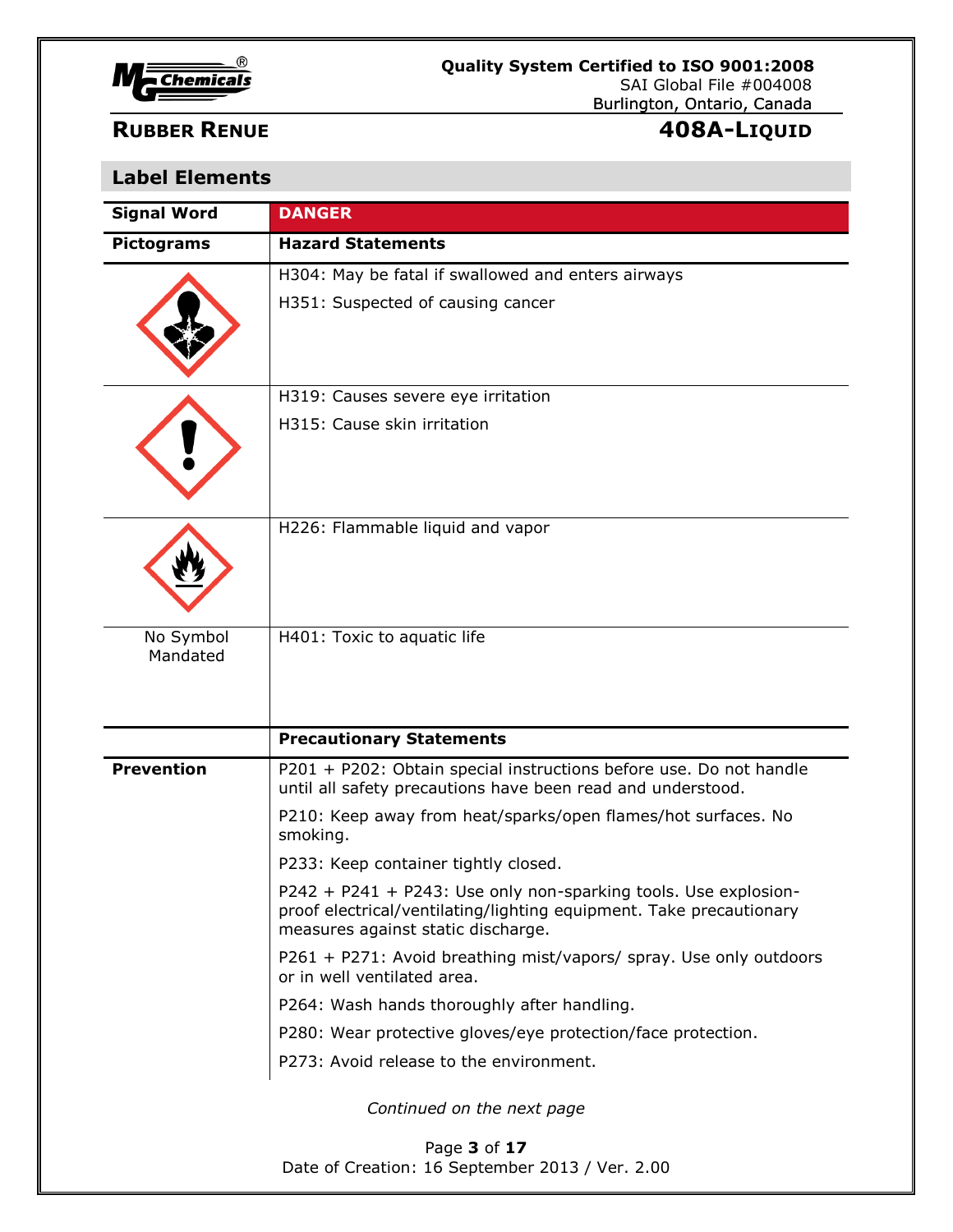

# Burlington, Ontario, Canada

# **RUBBER RENUE 408A-LIQUID**

|                 | <b>Precautionary Statements (Continued)</b>                                                                                                                     |
|-----------------|-----------------------------------------------------------------------------------------------------------------------------------------------------------------|
| <b>Response</b> | P370 + P378: In case of fire: Use dry chemical, carbon dioxide,<br>chemical foam, or water spray to extinguish.                                                 |
|                 | P301 + P310: IF SWALLOWED: Immediately call a POISON<br>CENTER/doctor.                                                                                          |
|                 | P331: Do NOT induce vomiting.                                                                                                                                   |
|                 | P305 + P351 + P338: IF IN EYES: Rinse cautiously with water for<br>several minutes. Remove contact lenses, if present and easy to do.<br>Continue rinsing.      |
|                 | P303 + P361+ P364 +P352: IF ON SKIN (or hair): Take off<br>immediately all contaminated clothing and wash it before reuse. Wash<br>with plenty of water/shower. |
|                 | P332 + P337+ P313: If eye or skin irritation occurs or persists: Get<br>medical advice/attention.                                                               |
|                 | P308 + P313: If exposed or concerned: Get medical advice/attention.                                                                                             |
| <b>Storage</b>  | P403 + P235: Store in well ventilated place. Keep cool.                                                                                                         |
|                 | P405: Store locked up.                                                                                                                                          |
| <b>Disposal</b> | P501: Dispose of contents/container in accordance to<br>local/regional/international regulations.                                                               |

# **Other Hazards**

Not applicable

| Section 3: Hazardous Ingredients |                      |            |
|----------------------------------|----------------------|------------|
| CAS#                             | <b>Chemical Name</b> | $Wt\%$     |
| 1330-20-7                        | xylene (mixture)     | $60 - 70%$ |
| $100 - 41 - 4$                   | ethylbenzene         | $20 - 30%$ |
| 119-36-8                         | methyl salicylate    | 15-30%     |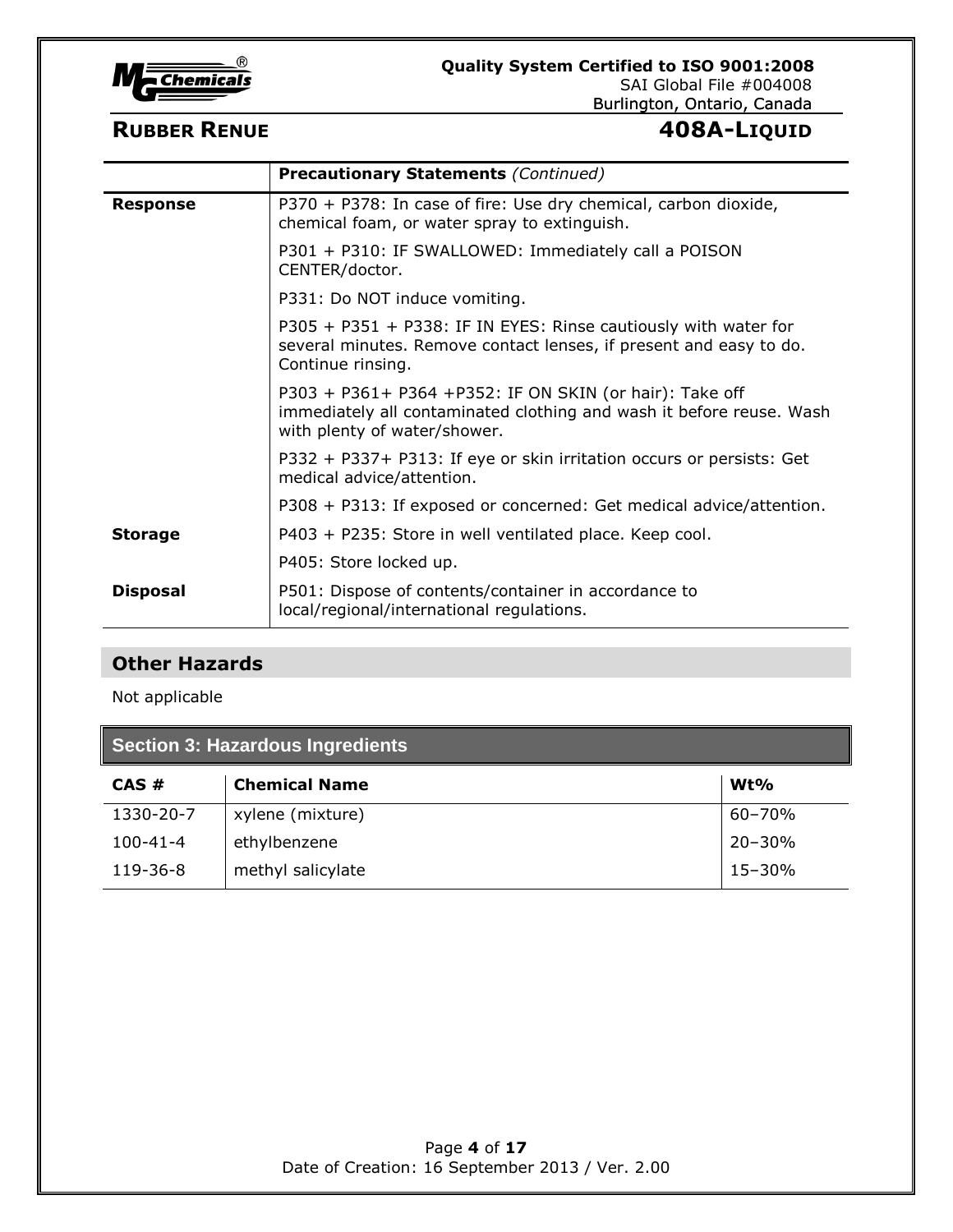

| <b>Exposure Condition</b>            | <b>GHS Code: Precautionary Statement</b>                                                                                               |
|--------------------------------------|----------------------------------------------------------------------------------------------------------------------------------------|
| <b>IF IN EYES</b>                    | P305                                                                                                                                   |
| <b>Symptoms</b>                      | Immediate: moderate to severe irritation, redness, pain                                                                                |
| <b>Response</b>                      | P351: Rinse cautiously with water for several minutes.<br>P338: Remove contact lenses, if present and easy to do.<br>Continue rinsing. |
| If eye irritation<br>persists        | P313: Get medical advice/attention                                                                                                     |
| <b>IF ON SKIN</b>                    | P302                                                                                                                                   |
| <b>Symptoms</b>                      | Immediate: irritation, dry skin, redness                                                                                               |
| <b>Response</b>                      | P352: Wash with plenty of water.<br>P362 + P364: Take off contaminated clothing and wash it before<br>reuse.                           |
| If skin irritation<br><b>OCCULS</b>  | P313: Get medical advice/attention                                                                                                     |
| If exposed or<br>concerned           | P313: Get medical advice/attention                                                                                                     |
|                                      |                                                                                                                                        |
| <b>IF INHALED</b>                    | P304 (Not a likely route of exposure under normal use)                                                                                 |
| <b>Symptoms</b>                      | Immediate: irritation, headache, drowsiness, dizziness, cough<br>Delayed: Deep and rapid breathing, nausea                             |
| <b>Response</b>                      | P340: Remove person to fresh air (out of the contaminated zone)<br>and keep comfortable for breathing.                                 |
| If feeling unwell                    | P312: Call a POISON CENTRE/doctor                                                                                                      |
| If exposed or<br>concerned           | P313: Get medical advice/attention                                                                                                     |
| <b>IF SWALLOWED</b>                  | P301 (Not a likely route of exposure under normal use)                                                                                 |
| <b>Symptoms</b>                      | Immediate: Irritation, burning sensation, abdominal pain, dizziness,<br>drowsiness<br>Delayed: Deep and rapid breathing, nausea        |
| <b>Response</b><br>If feeling unwell | P330: Rinse mouth.<br>P331: Do NOT induce vomiting.<br>If conscious, give water to drink.<br>P312: Call a POISON CENTRE/doctor         |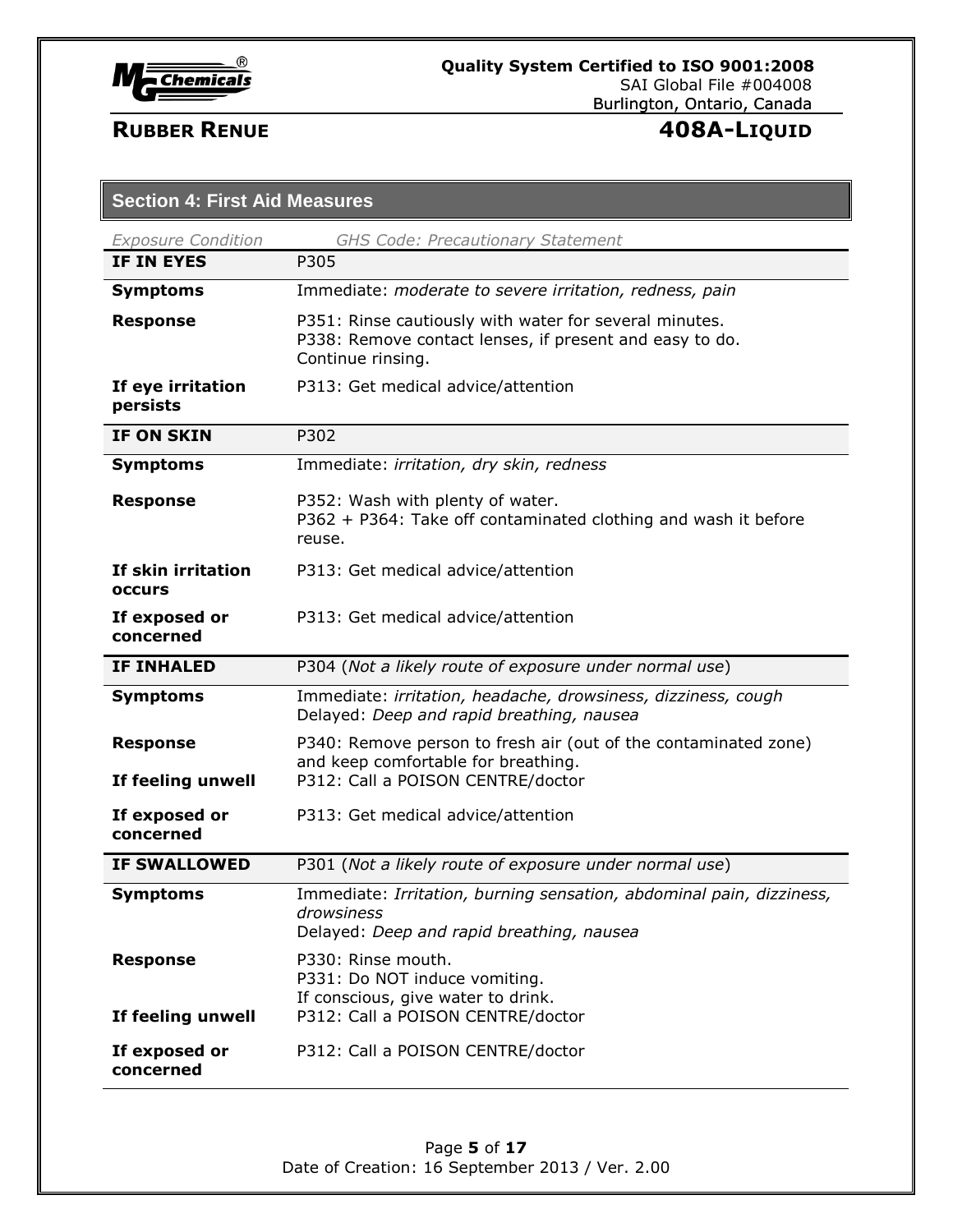

| <b>Section 5: Fire Fighting Measures</b>   |                                                                                                                             |                                                                                                                                        |                  |                               |             |
|--------------------------------------------|-----------------------------------------------------------------------------------------------------------------------------|----------------------------------------------------------------------------------------------------------------------------------------|------------------|-------------------------------|-------------|
| <b>Auto-ignition</b><br><b>Temperature</b> | Not<br>available                                                                                                            | Flash Point <sup>a)</sup>                                                                                                              | 27 °C<br>[81 °F] | LFL $[LEL]^{b)}$<br>UFL [UEL] | $1\%$<br>7% |
| In case of fire                            | P370                                                                                                                        |                                                                                                                                        |                  |                               |             |
| <b>Response</b>                            | P378: Use dry chemical, carbon dioxide, chemical foam, or water spray<br>to extinguish. Use water spray to cool containers. |                                                                                                                                        |                  |                               |             |
| <b>Combustion</b><br><b>Products</b>       | Produces carbon oxides (CO, $CO2$ ).                                                                                        |                                                                                                                                        |                  |                               |             |
| <b>Fire-Fighter</b>                        | Wear self-contained breathing apparatus for fire fighting                                                                   |                                                                                                                                        |                  |                               |             |
| General<br><b>Information</b>              |                                                                                                                             | Vapors may accumulate in low-lying areas. Flashback along vapor trail<br>may occur. Material may float and ignite on surface of water. |                  |                               |             |

a) Supplier value for the component with the lowest know flash point

b) LFL = Lower Flammability [or Explosion] Limit (in volume %); UFL = Upper Flammability [or Explosion] Limit (in volume  $\%$ )

# **Section 6: Accidental Release Measures**

| <b>Personal</b><br><b>Protection</b> | See Section 8. Avoid breathing the mist/vapors.                                                                                                                                                                                                                                                          |
|--------------------------------------|----------------------------------------------------------------------------------------------------------------------------------------------------------------------------------------------------------------------------------------------------------------------------------------------------------|
| Containment                          | Remove all sources of ignition.                                                                                                                                                                                                                                                                          |
|                                      | Contain with inert absorbent (such as soil, sand, vermiculite).                                                                                                                                                                                                                                          |
| <b>Cleaning</b>                      | Collect liquid in a sealable, solvent-resistant container. Sprinkle inert<br>absorbent compound onto spill, then sweep into the container. Wipe up<br>further residue with paper towel and place dirty towels in container.<br>Wash spill area with soap and water to remove the last traces of residue. |
|                                      | <b>RECOMMENDATION:</b> Use a grounded stainless steel or carbon steel<br>container.                                                                                                                                                                                                                      |
| <b>Disposal</b>                      | Dispose of spill waste according to Section 13.                                                                                                                                                                                                                                                          |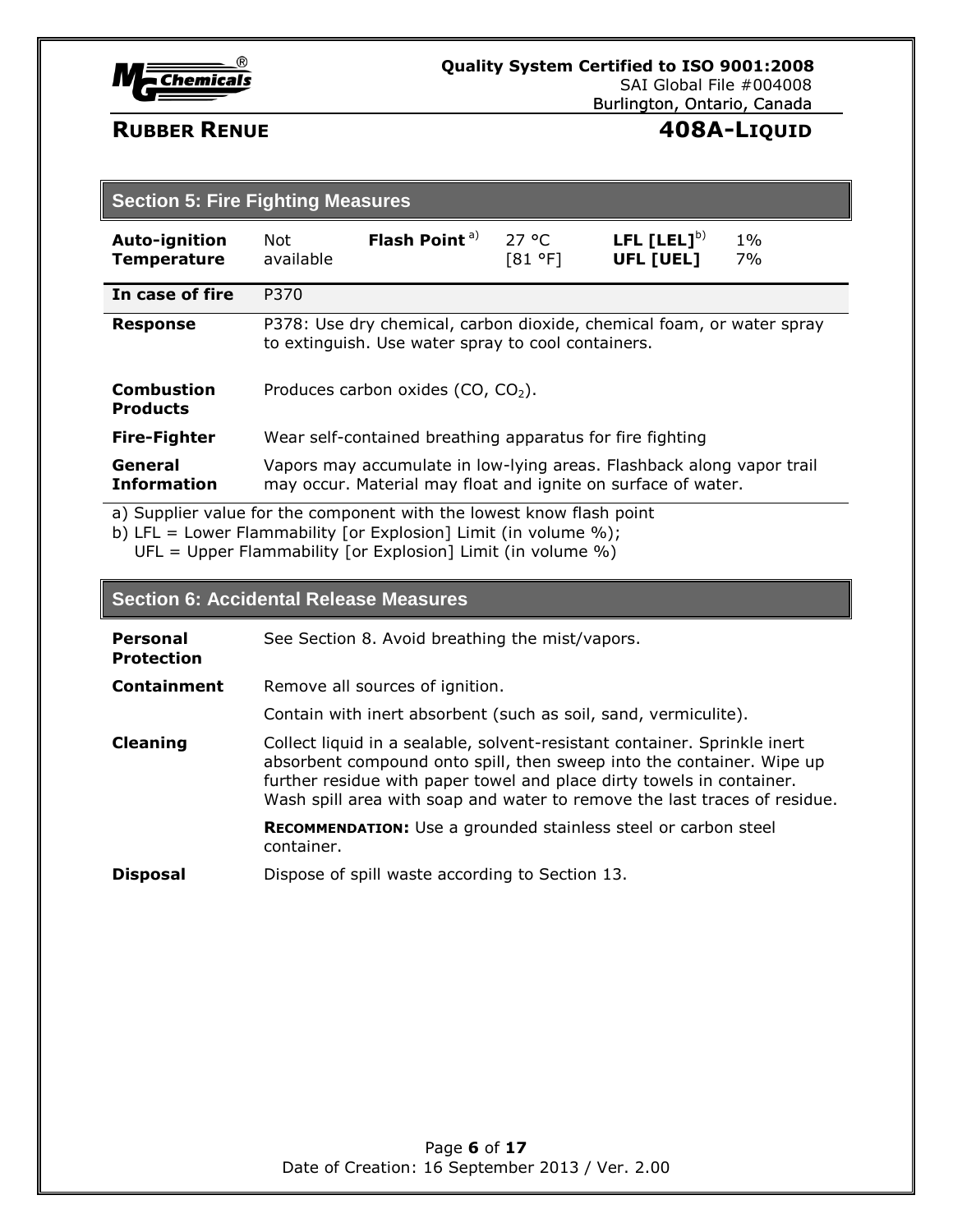

| <b>Section 7: Handling and Storage</b> |                                                                                                                                                                             |  |  |
|----------------------------------------|-----------------------------------------------------------------------------------------------------------------------------------------------------------------------------|--|--|
| <b>Prevention</b>                      | P201 + P202: Obtain special instructions before use. Do not handle until<br>all safety precautions have been read and understood.                                           |  |  |
|                                        | P210: Keep away from heat/sparks/open flames/hot surfaces. No<br>smoking.                                                                                                   |  |  |
|                                        | P233: Keep container tightly closed.                                                                                                                                        |  |  |
|                                        | P242 + P241 + P243: Use only non-sparking tools. Use explosion-proof<br>electrical/ventilating/lighting equipment. Take precautionary measures<br>against static discharge. |  |  |
|                                        | $P260 + P271 + P284$ : Avoid breathing mist/vapors/spray. In cases of<br>inadequate ventilation wear respiratory protection.                                                |  |  |
|                                        | P270: Do not eat, drink, or smoke when using this product.                                                                                                                  |  |  |
|                                        | <b>RECOMMENDATION:</b> Protect from excessive high heat. Do NOT process in<br>a fashion that causes mist or fumes.                                                          |  |  |
| <b>Handling</b>                        | P280: Wear protective gloves/clothing/eye protection.                                                                                                                       |  |  |
|                                        | RECOMMENDATION: Wear butyl rubber, latex, neoprene, or other<br>impervious gloves with breakthrough time greater than intended use<br>period.                               |  |  |
|                                        | P264: Wash hands thoroughly after handling.                                                                                                                                 |  |  |
| <b>Storage</b>                         | P405: Store locked up.                                                                                                                                                      |  |  |
|                                        | <b>RECOMMENDATION:</b> Keep in a dry and clean area, away from incompatible<br>substances.                                                                                  |  |  |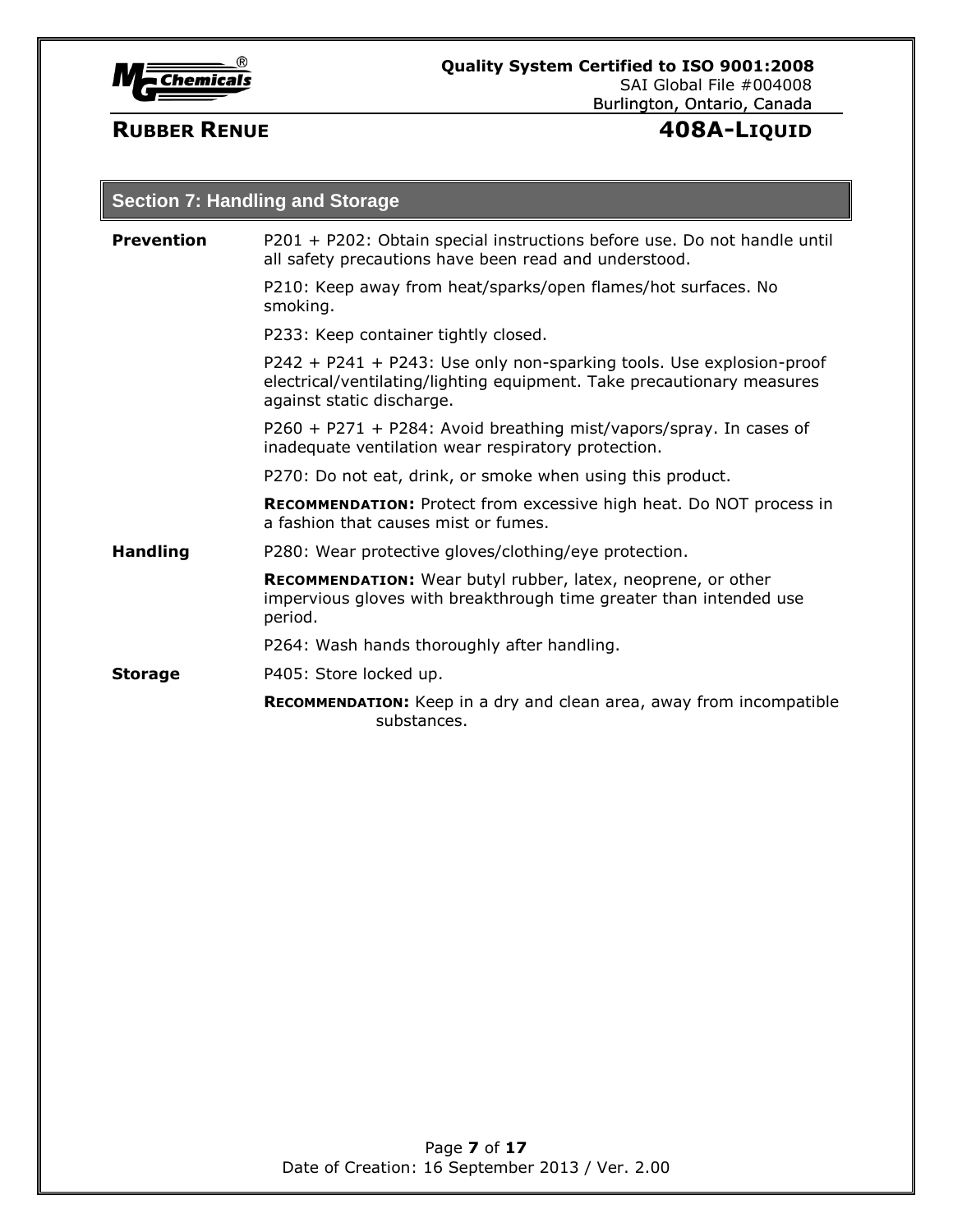

# **RUBBER RENUE 408A-LIQUID**

# **Section 8: Exposure Controls/Personal Protection**

### **Routes of Entry**

Eyes, ingestion, inhalation, and skin

### **Substances with Occupational Exposure Limit Values**

| <b>Chemical Name</b> | <b>Country</b>  | <b>Long Term</b><br><b>Exposure Limits</b><br>(PEL) | <b>Short Term</b><br><b>Exposure Limits</b><br>(STEL) |
|----------------------|-----------------|-----------------------------------------------------|-------------------------------------------------------|
| xylene               | ACGIH           | $100$ ppm                                           | $150$ ppm                                             |
|                      | U.S.A. OSHA PEL | $100$ ppm                                           | $150$ ppm                                             |
|                      | Canada AB       | $100$ ppm                                           | $150$ ppm                                             |
|                      | Canada BC       | $100$ ppm                                           | $150$ ppm                                             |
|                      | Canada ON       | $100$ ppm                                           | $150$ ppm                                             |
|                      | Canada QC       | $100$ ppm                                           | $150$ ppm                                             |
| ethylbenzene         | ACGIH           | $100$ ppm                                           | $125$ ppm                                             |
|                      | U.S.A. OSHA PEL | $100$ ppm                                           | $125$ ppm                                             |
|                      | Canada AB       | $150$ ppm                                           | $200$ ppm                                             |
|                      | Canada BC       | 20 ppm                                              |                                                       |
|                      | Canada ON       | $100$ ppm                                           | $125$ ppm                                             |
|                      | Canada QC       | $100$ ppm                                           | $125$ ppm                                             |

*Note:* Ingredients are listed in descending weight contribution order (from greatest to least). The ACGIH<sup>2</sup>, OSHA, and Canadian provinces exposure limits were consulted. Limits from by RTECS database<sup>1</sup> of the Canadian Centre for Occupational Health and Safety (CCOHS) a data from suppliers' SDS were also consulted. Short term exposure limits (STEL) are for 15 min and long term permissible exposure limits (PEL) for 8 h. a) Limit for iron salts, soluble as Fe

# **Engineering Controls**

**Ventilation** Keep airborne concentrations below exposure limits.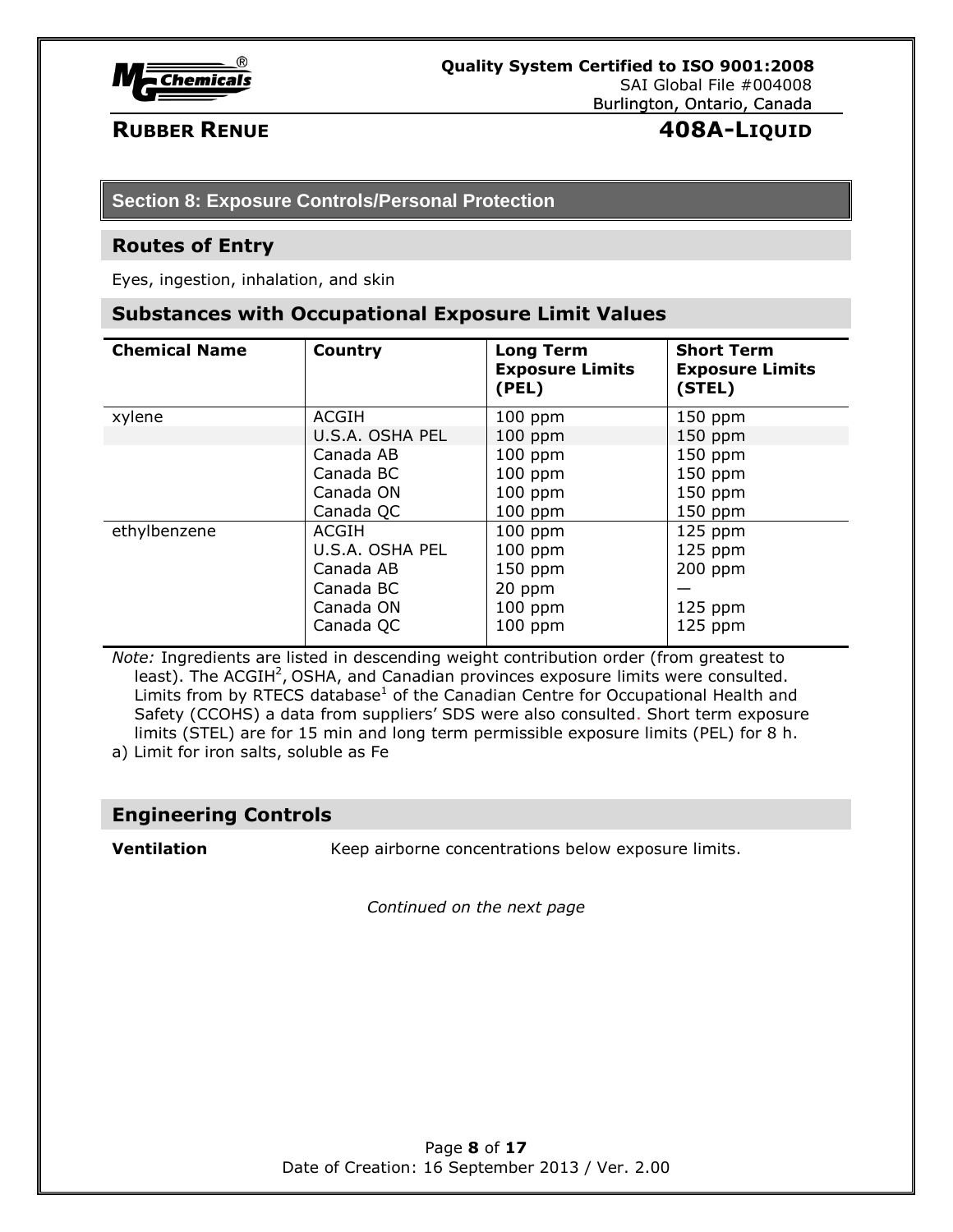

# **Personal Protective Equipment**

| <b>Eye protection</b>         | Wear appropriate protective eyeglasses or chemical safety<br>goggles.                                                                                                                                                                                                                                                                       |
|-------------------------------|---------------------------------------------------------------------------------------------------------------------------------------------------------------------------------------------------------------------------------------------------------------------------------------------------------------------------------------------|
|                               | <b>RECOMMENDATION:</b> Use safety glasses with lateral protection<br>(side shields).                                                                                                                                                                                                                                                        |
| <b>Skin Protection</b>        | Use of protective gloves chemically resistant gloves.                                                                                                                                                                                                                                                                                       |
|                               | For incidental exposure, you may use nitrile gloves.                                                                                                                                                                                                                                                                                        |
|                               | For prolonged exposure, use polyvinyl alcohol (PVA) or Viton<br>gloves and aprons.                                                                                                                                                                                                                                                          |
| <b>Respiratory Protection</b> | If exposed to vapors above the exposure limit or mist, wear<br>respirator such as a half-mask respirator.                                                                                                                                                                                                                                   |
|                               | RECOMMENDATION: Consult your local safety supply store to<br>ensure your respirator has filter cartridges appropriate for the<br>ingredients listed in section 3 of this MSDS, and that the<br>respirator is fitted to the employee by a professional. Ensure<br>vapor cartridges are stored in sealed plastic bags when not<br>being used. |

# **General Hygiene Considerations**

Wash hands thoroughly with water and soap after handling.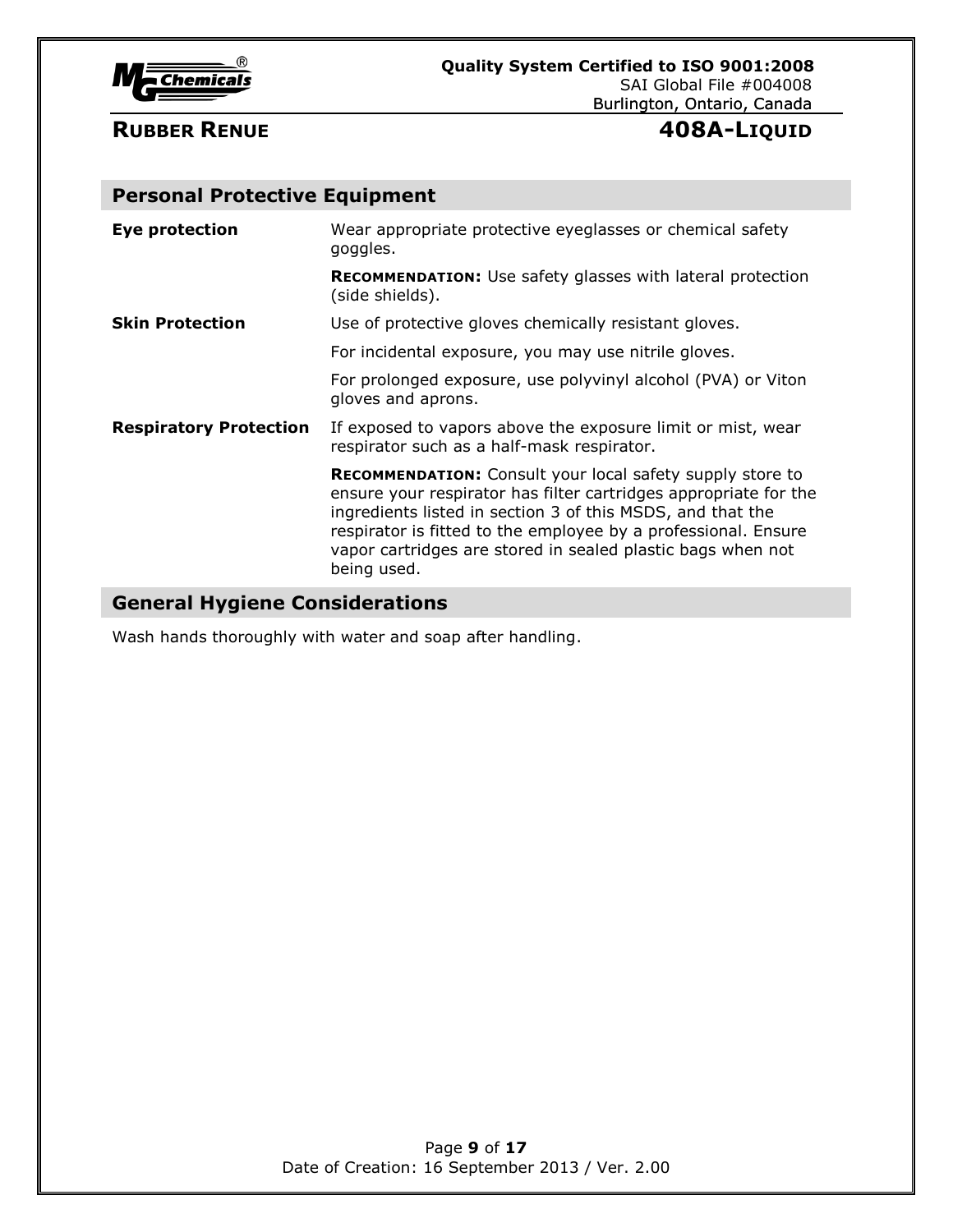

| <b>Section 9: Physical and Chemical Properties</b> |                       |                                            |                                |
|----------------------------------------------------|-----------------------|--------------------------------------------|--------------------------------|
| <b>Physical State</b>                              | Liquid                | <b>Appearance</b>                          | Clear, orange tint             |
| Odor                                               | Aromatic              | Odor<br><b>Threshold</b>                   | Not established                |
| рH                                                 | Not available         | <b>Specific Gravity</b>                    | 0.91                           |
| Solubility in<br>Water                             | Insoluble             | <b>Freezing/Melting</b><br><b>Point</b>    | Not available                  |
| Flash Point <sup>a)</sup>                          | 27 °C<br>[81 °F]      | <b>Vapor Pressure</b><br>@ 20 °C           | 10 hPa<br>$[7.1 \text{ mmHg}]$ |
| <b>Boiling</b><br>Point                            | $>137$ °C<br>[279 °F] | <b>Evaporation</b><br>Rate                 | Not available                  |
| <b>Lower Flammability</b><br>Limit                 | $1\%$                 | <b>Upper</b><br><b>Flammability Limit</b>  | 7%                             |
| <b>Auto-ignition</b><br><b>Temperature</b>         | Not available         | <b>Decomposition</b><br><b>Temperature</b> | Not available                  |
| <b>Viscosity</b><br>@25 °C                         | Not available         | <b>Vapor Density</b>                       | $> 3.7$ (Air = 1)              |
| <b>Partition</b><br><b>Coefficient</b>             | Not established       |                                            |                                |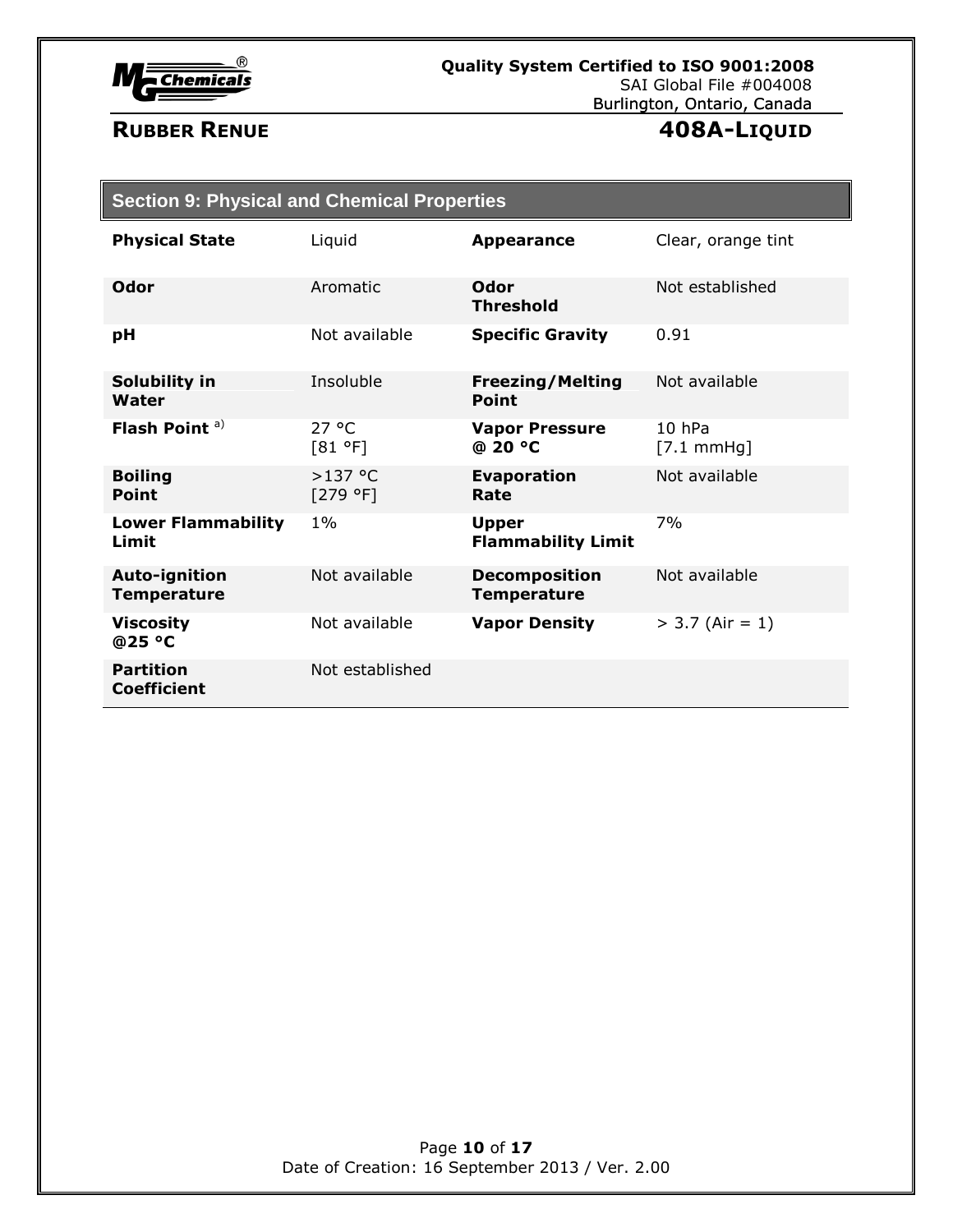

# **Section 10: Stability and Reactivity**

| <b>Reactivity</b>                      | Explosive reaction may occur with 1,3-dichloro-5,5-dimethyl-2,4-<br>imidazolidindione (dichlorohydration).     |
|----------------------------------------|----------------------------------------------------------------------------------------------------------------|
| <b>Chemical Stability</b>              | Chemically stable at normal temperatures and pressures.                                                        |
| <b>Possible Hazardous</b><br>reactions | No hazardous polymerization                                                                                    |
| <b>Conditions to Avoid</b>             | Ignition sources, excessive heat, and incompatible substances.<br>Vapors may form explosive mixture with air.  |
| <b>Incompatibilities</b>               | Strong oxidizing agents, strong bases                                                                          |
| <b>Decomposition</b>                   | Will not decompose under normal conditions. For thermal<br>decomposition, see combustion products in Section 5 |

# **Section 11: Toxicological Information**

# **Routes of Exposure**

Eyes, ingestion, inhalation, and skin

# **Symptoms Summary**

| <b>Eyes</b>       | Causes moderate eye irritation, redness, and pain.                                                                                                                                                  |
|-------------------|-----------------------------------------------------------------------------------------------------------------------------------------------------------------------------------------------------|
| <b>Skin</b>       | Causes moderate skin irritation, dry skin, and redness.                                                                                                                                             |
| <b>Inhalation</b> | May cause dizziness, drowsiness, headache, nausea. May cause irritation of<br>nose and throat.                                                                                                      |
| <b>Ingestion</b>  | May cause burning sensation and abdominal pain. (See also inhalation<br>symptoms.)                                                                                                                  |
| <b>Chronic</b>    | Prolonged or repeated exposure may cause skin dryness and cracking,<br>defat skin, and local redness and discomfort.                                                                                |
|                   | Prolonged and repeated exposure is possibly carcinogenic based on<br>inhalation studies on rats. And chronic inhalation or ingestion of large<br>doses may cause central nervous system depression. |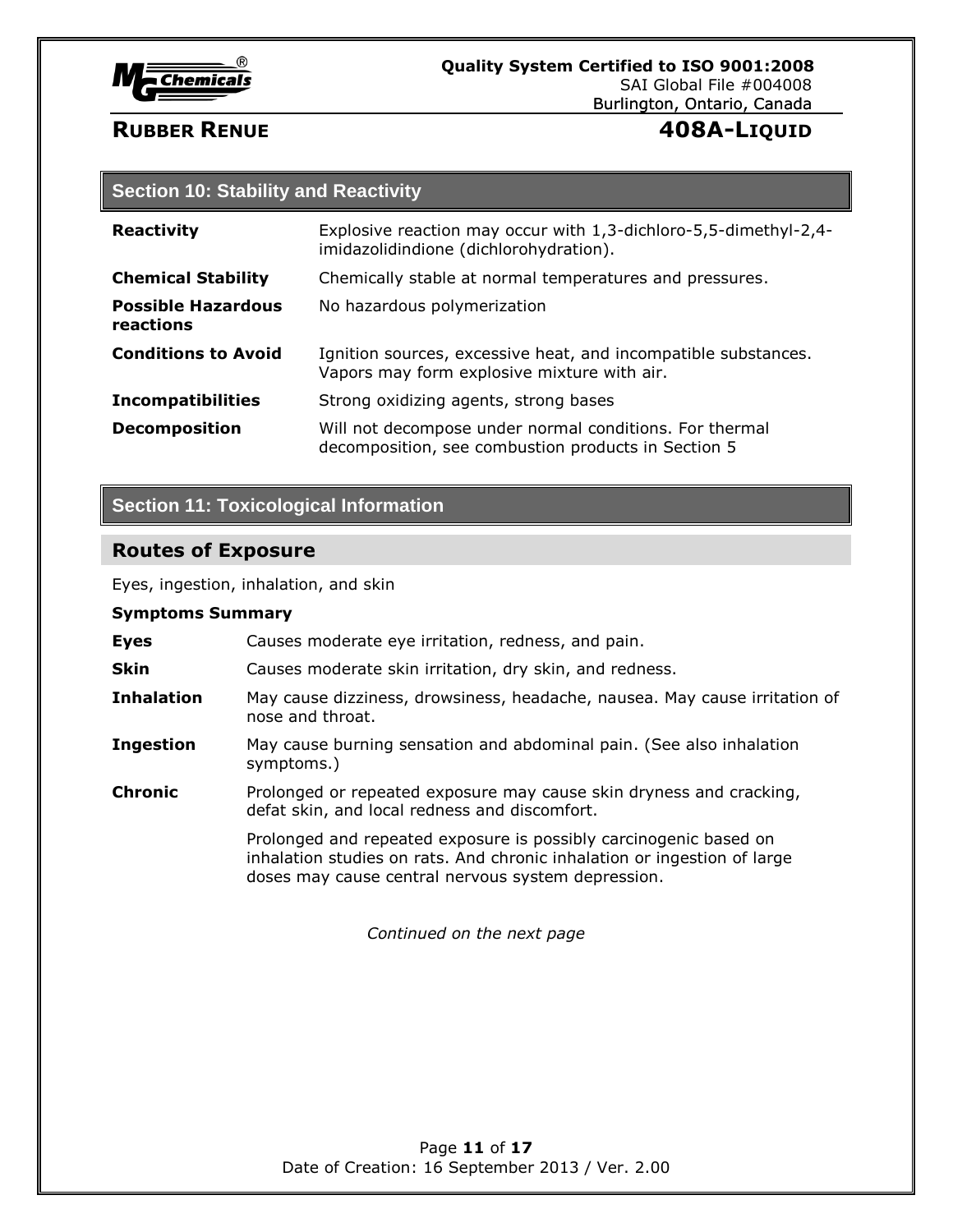

# **Acute Toxicity (Lethal Exposure Concentrations)**

| <b>Chemical Name</b> | <b>LD50</b> | <b>LD50</b>    | <b>LC50</b>              | <b>TCLo</b>  |
|----------------------|-------------|----------------|--------------------------|--------------|
|                      | oral        | dermal         | inhalation               | inhalation   |
| xylene               | 4,350 mg/kg | $>1,700$ mg/kg | 5,000 ppm                | $200$ ppm    |
|                      | Rat         | Rabbit         | 4 h Rat                  | <b>Human</b> |
| ethylbenzene         | 3,500 mg/kg | $>5,000$ mg/kg | 35,500 mg/m <sup>3</sup> | $100$ ppm    |
|                      | Rat         | Rabbit         | 2h Mouse                 | 8h Human     |
| methyl salicylate    | 887 mg/kg   | $>5000$ mg/kg  | Not                      | Not          |
|                      | Rabbit      | $Rat^{a)}$     | available                | available    |

*Note:* Representative toxicity data from by RTECS database of the Canadian Centre for Occupational Health and Safety  $(CCOHS)^1$  data from supplier MSDS were also consulted.

a) Source Sigma-Aldrich SDS version 4.2, Date: 02/20/2013

# **Other Toxicological Effects**

| <b>Skin</b><br>corrosion/irritation                           | Causes skin irritation based on Draize tests on animals.<br>Prolonged or repeated skin contact may cause dermatitis          |  |
|---------------------------------------------------------------|------------------------------------------------------------------------------------------------------------------------------|--|
| <b>Serious eye</b><br>damage/irritation                       | Causes severe eye irritation based on Draize tests on animals.                                                               |  |
| <b>Sensitization</b><br>(allergic reactions)                  | No data available                                                                                                            |  |
| <b>Carcinogenicity</b>                                        | Ethylbenzene [100-414-4]                                                                                                     |  |
| (risk of cancer)                                              | IARC Group 2B: Possibly carcinogenic to humans                                                                               |  |
|                                                               | ACGIH A3: Confirmed animal carcinogen with unknown<br>relevance to humans                                                    |  |
|                                                               | CA Prop 65: Listed as a carcinogen                                                                                           |  |
|                                                               | NTP: Not listed                                                                                                              |  |
| <b>Mutagenicity</b><br>(risk of heritable genetic<br>effects) | No data available                                                                                                            |  |
| <b>Reproductive Toxicity</b><br>(risk to sex functions)       | No data available                                                                                                            |  |
| <b>Teratogenicity</b><br>(risk of fetus<br>malformation)      | No data available                                                                                                            |  |
| <b>STOT-single exposure</b>                                   | Xylene can affect the central nervous system by inhalation<br>causing drowsiness or dizziness.<br>Continued on the next page |  |

Page **12** of **17** Date of Creation: 16 September 2013 / Ver. 2.00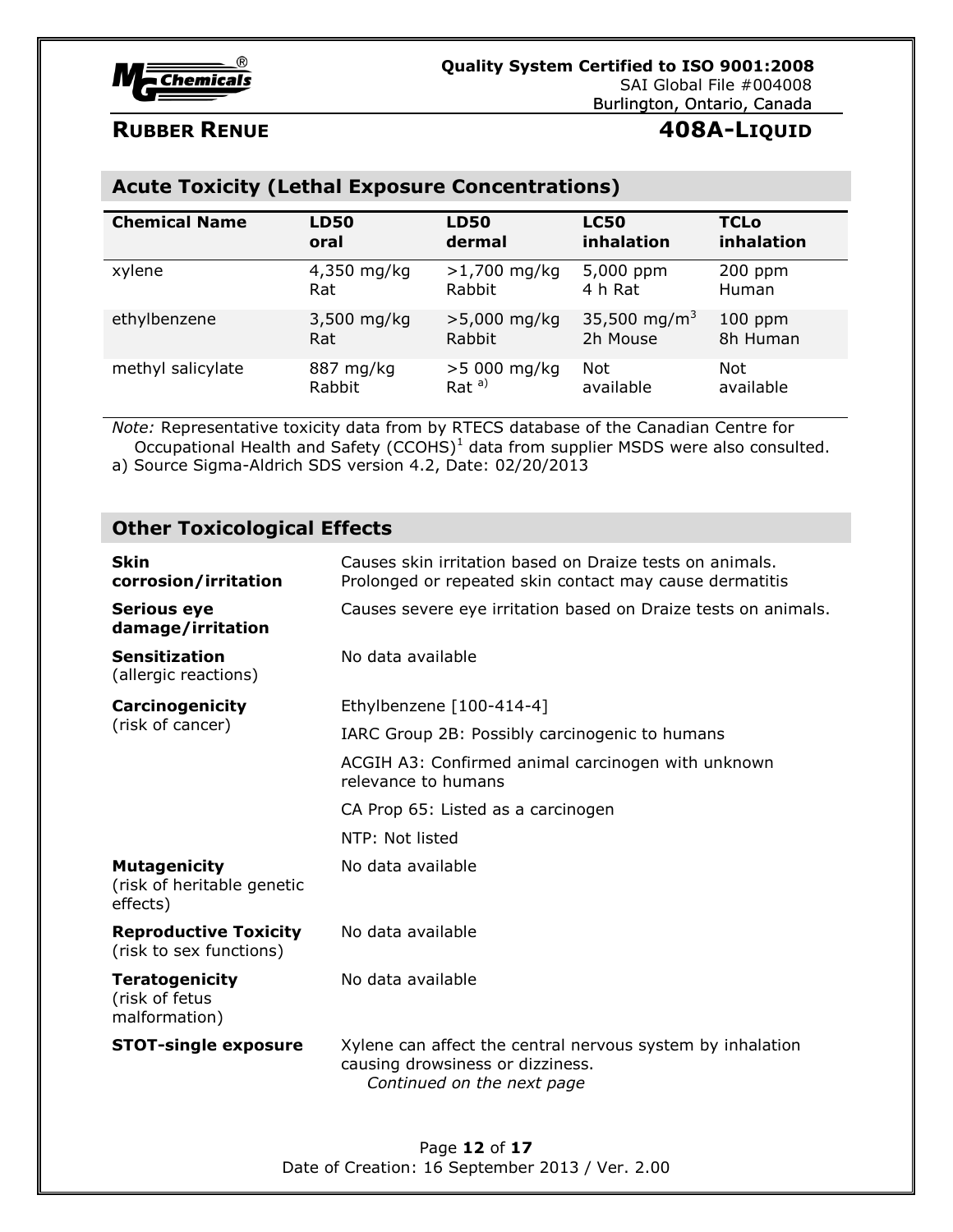

**STOT-repeated exposure** No data available **Aspiration hazard** Aspiration hazard because greater than 10% Cat 1 aspiration

toxicants (xylene and ethylbenzene) are present and the mixture kinematic viscosity is  $\leq$ 20.5 mm<sup>2</sup>/s.

# **Section 12: Ecological Information**

The ecotoxicity of the mixture was estimated by the calculation method using the summation of classified ingredients. The IMDG Code criteria and the raw-material MSDS along with supporting data for the classification of registered substances from the European Chemical Agency database [\(http://echa.europa.eu\)](http://echa.europa.eu/) were used.

Xylene isomers are an acute category 2 environmental toxicant (with minimal LC50 of 2.5 mg/L for fish; EC50 1 mg/L 48 h Daphnia magna (water flea)).

Ethylbenzene is an acute category 2 environmental toxicant (with minimal LC50 of 4.2 mg/L for Oncorhhynchus mykiss (rainbow trout); EC50 2.9 mg/L 48 h Daphnia magna (water flea)).

### **Acute Ecotoxicity**

Category 3 *GHS Code: Hazard Statement*

H402: Harmful to aquatic life

P273: Avoid release to the environment

P391: Collect spillage

### **Chronic Ecotoxicity**

Category 3

Data doesn't lead to classification under GHS.

### **Biodegradability**

Biodegrades in soil and groundwater.

# **Other Effects**

VOC *(*Regulated Volatile Organic Content) = 100% [908 g/L]

# **Section 13: Disposal Information**

P501: Dispose of contents in accordance with all local, regional, national, and international regulations.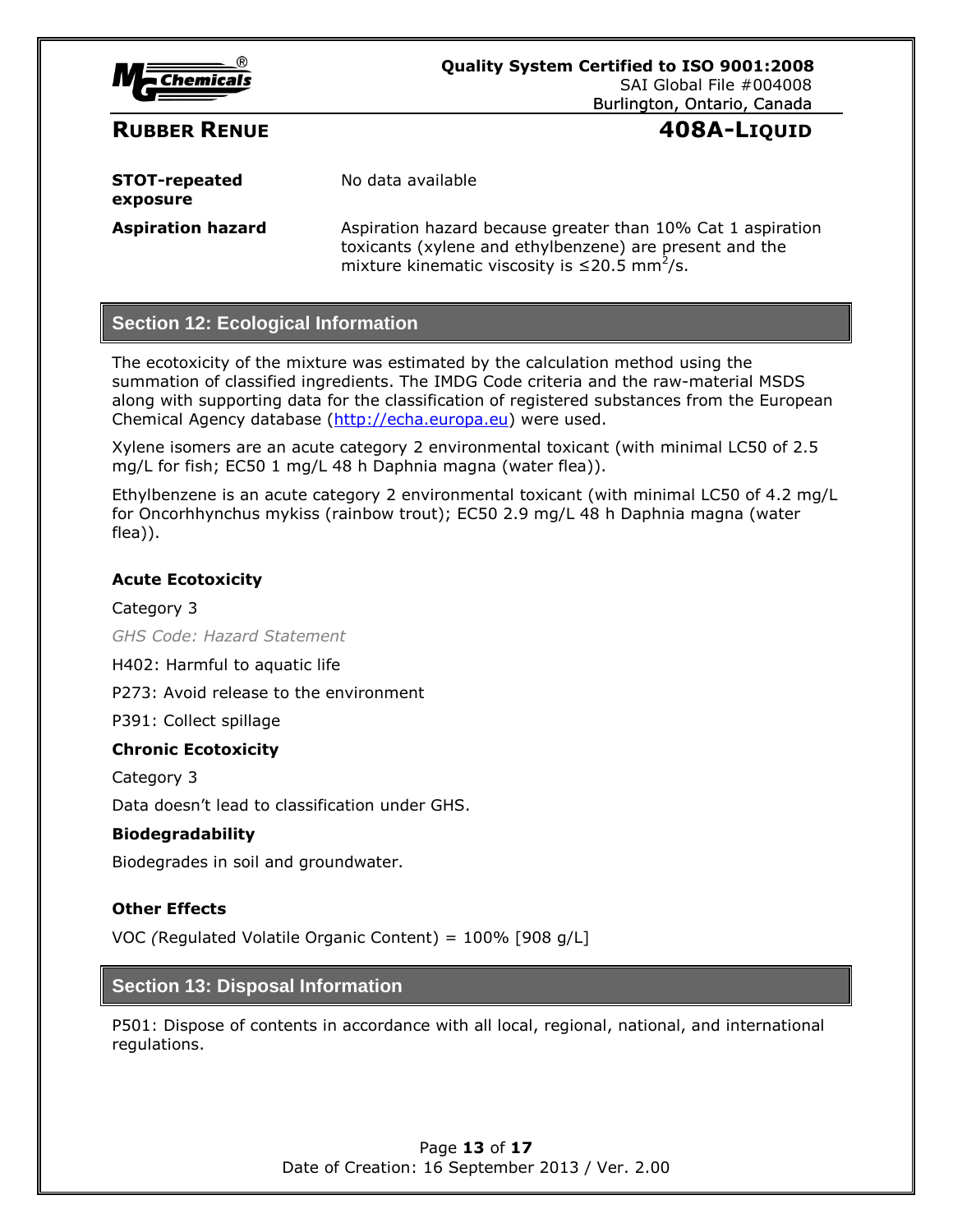

# **RUBBER RENUE 408A-LIQUID**

# **Section 14: Transport Information**

# **Ground**

**Refer to TDG regulations** (Canadian Transportation of Dangerous Goods regulations); **USA CFR 49 Regulations** (Parts 100 to 185). **ADR** (European Agreement Concerning the International Carriage of Dangerous Goods by Road, and **ADN** (Agreement Concerning the International Carriage of Dangerous Goods by Inland Waterways).

Sizes 5 liter and under Sizes greater than 5 liter



**Limited Quantity Limited Quantity UN number:** UN1307 **Shipping Name:** XYLENES **Class:** 3 **Packing Group**: III **Marine Pollutant:** No



# **Air**

**Refer to ICAO-IATA Dangerous Goods Regulations.**

Sizes 10 liter and under Sizes greater than 10 liters up to 60 L



**Shipping Name:** XYLENES **Class:** 3 **Packing Group**: III **Marine Pollutant:** No



# **Sea**

# **Refer to IMDG regulations.**

Sizes 5 liter and under Sizes greater than 5 liter



**Limited Quantity UN number: UN1307 Shipping Name:** XYLENES **Class:** 3 **Packing Group**: III **Marine Pollutant:** No



*Note:* **Shipper must be appropriately trained and certified before involvement with the transport of dangerous goods.**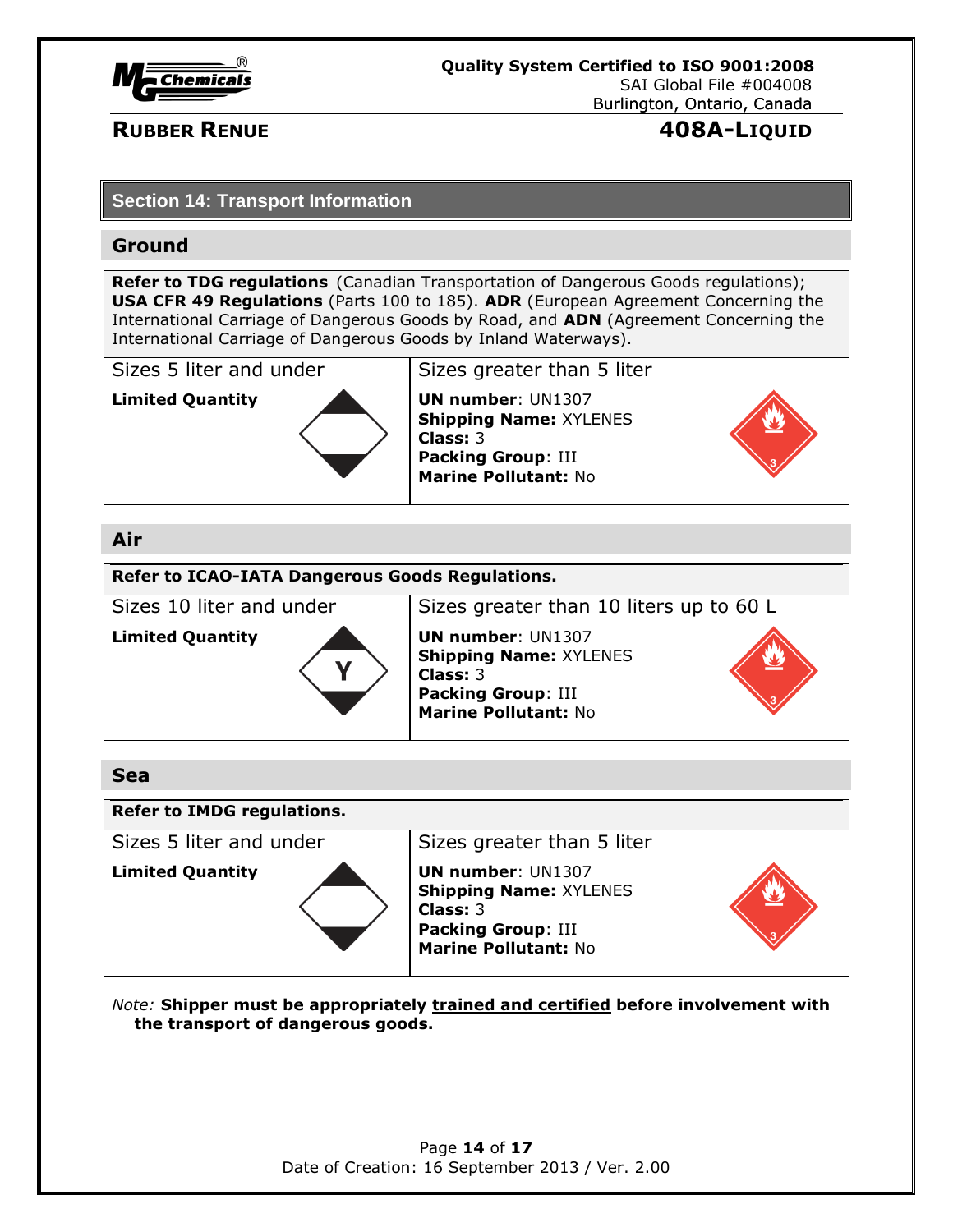

# **Section 15: Regulatory Information**

### **Canada**

### **Domestic Substance List (DSL) / Non-Domestic Substance Lists (NDSL)**

All hazardous ingredients are listed on the DSL/NDSL.

### **Industry and Science Canada**

MG Labels products intended for the workplace to conform to WHMIS labeling regulations. Product identification, net quantity declaration, minimum printing type size heights, and packaging of this product are in compliance.

### **Health Canada**

Products produced by MG Chemicals intended for retail display conform to the Canadian Consumer Labeling Regulations.

# **USA**

**TSCA** (Toxic Substances Control Act of 1976, USA)

All substances are TSCA listed.

**CAA** (Clean Air Act, USA)

This product does not contain any class 1 ozone depleting substances.

This product does not contain any class 2 ozone depleting substances.

This product contains ethylbenzene and xylene that are listed as hazardous air pollutants.

**EPCRA** (Emergency Planning and Right to Know Act, USA, 40 CFR 372.45

This product contains ethylbenzene (CAS  $#$  100-41-4; reportable quantity = 1000 lb) and xylene (CAS# 1330-20-7, reportable quantity = 100 lb), which are subject to the reporting requirements of section 313 Title III of the SARA of 1986 and 40 CFR part 372.

**California Proposition 65** (Chemicals known to cause cancer or reproductive toxicity, Sept 2, 2011 revision, USA).

This product contains ethylbenzene (CAS  $# 100-41-4$ ), which is listed as a carcinogen.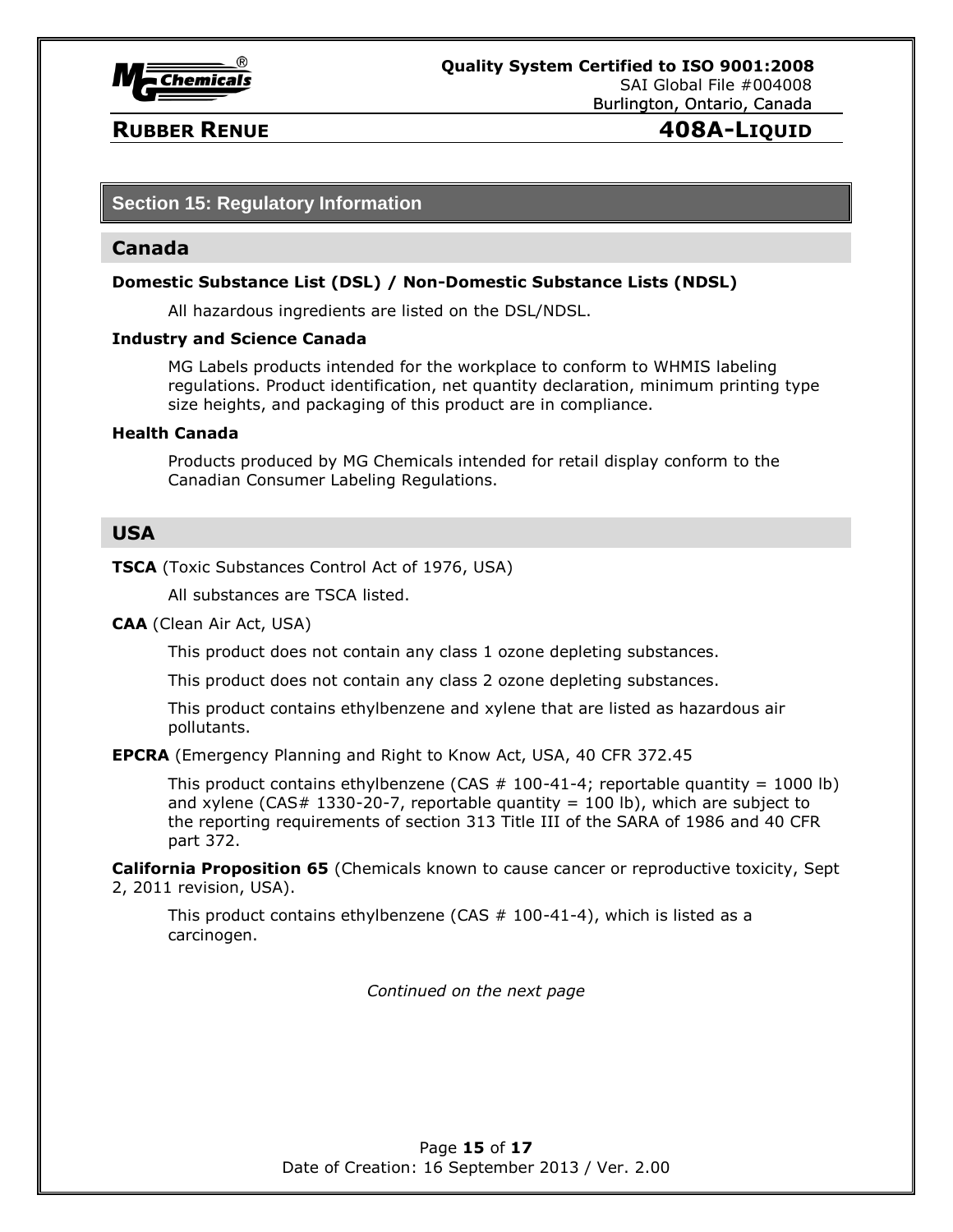

# **Europe**

### **RoHS**

This product does not contain any lead, cadmium, mercury, hexavalent chromium, PBB's, or PBDE's, and complies with European RoHS regulations.

### **WEEE**

This product is not a piece of electrical or electronics equipment, and is therefore not governed by this regulation.

| <b>Section 16: Other Information</b> |                   |  |
|--------------------------------------|-------------------|--|
| <b>MSDS Prepared by</b>              | Michel Hachey     |  |
| <b>Date of Issue</b>                 | 16 September 2013 |  |
| <b>Supersedes</b>                    | 05 December 2011  |  |
|                                      |                   |  |

**Reason for Changes:** Change to OSHA-GHS compliant format and revision of properties.

### **Reference**

1) All toxicological data were checked against the RTECS (Registry of Toxic Effects of Chemical Substances®)

2) ACGIH *2011 TLVs and BEIs: Based on the documentation of the threshold limit values for chemical substances and physical agents & biological exposure indices*, American Conference of Governmental of Industrial Hygienist Cincinnati, OH (2011).

### *Abbreviations*

ACGIH American Conference of Governmental Industrial Hygienists

GHS: Globally Harmonized System of Classification of Labeling of Chemicals

- LC50 Lethal Concentration 50%
- LCLo Lowest published lethal concentration
- LD50 Lethal Dose 50%
- N/A Not Applicable
- N/E Not Estimated
- PEL Permissible Exposure Limit
- STEL Short-Term Exposure Limit
- TCLo Lowest published toxic concentration
- TWA Time Weighted Average
- VOC Volatile Organic Content
- WEEL Workplace Environmental Exposure Levels